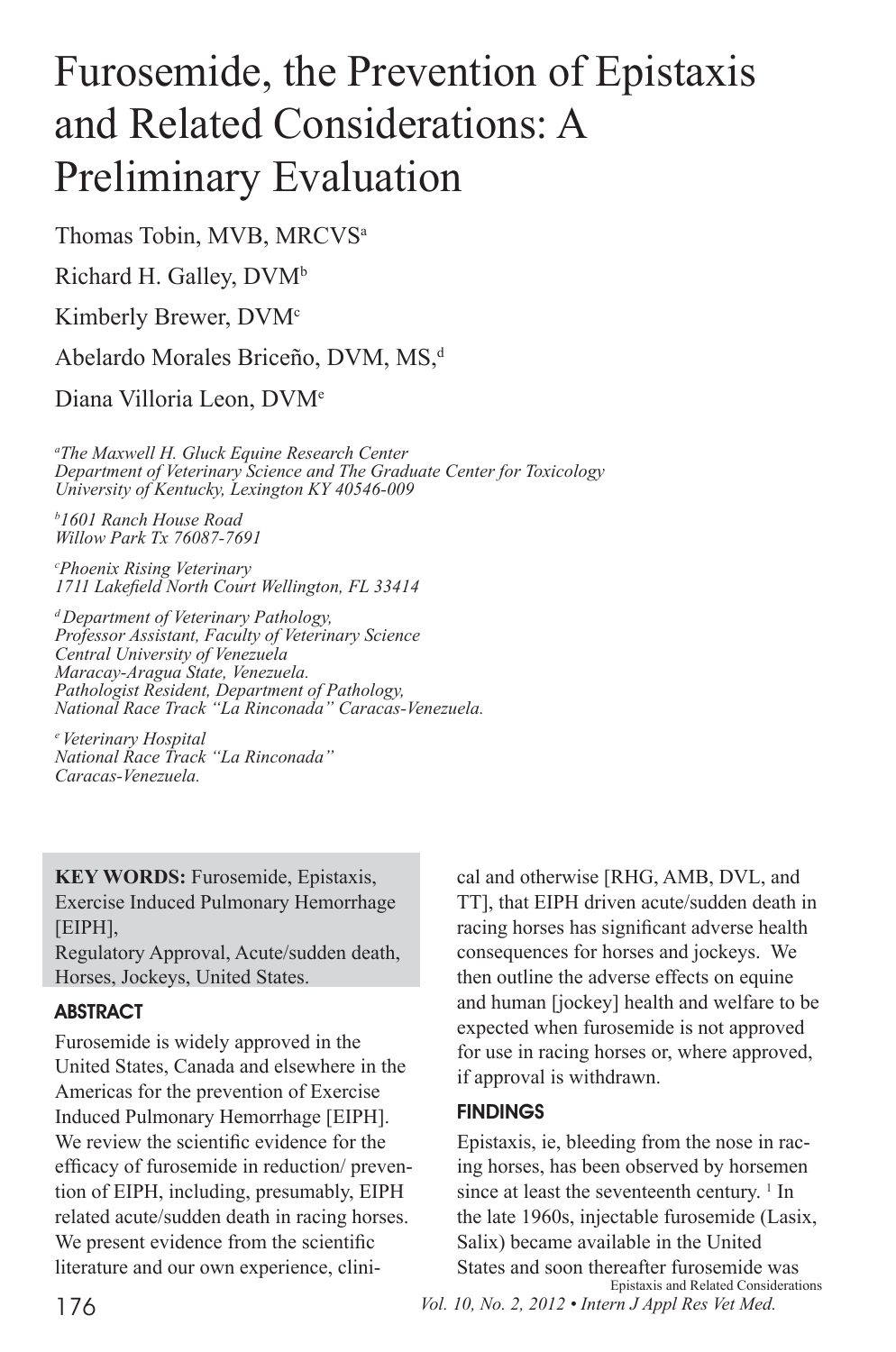

being used in the prevention of epistaxis. This initial use of furosemide was based on clinical experience and, until recently, there was little scientific evidence concerning its efficacy in the prevention of epistaxis. On the other hand, most American racing states have long since approved the use of furosemide on race day for the prevention/ alleviation of epistaxis, now known to be a component of Exercise-Induced Pulmonary Hemorrhage [EIPH]. Very recently, however, questions have been raised about whether or not the routine pre-race treatment of racing horses with furosemide for the prevention of epistaxis/EIPH passes "the smell test,"2 which has led to renewed examination of the scientific basis for the pre-race use of furosemide in North American racing.

We now draw attention to some clinical evidence establishing, in large numbers of racing horses, the efficacy of furosemide in reducing the incidence of epistaxis. These data were first communicated by Mr. Bill Heller in his monograph on Lasix, "Run, Baby, Run,"3 where these data have remained hidden in plain sight since the

2002 publication of this book. Reviewing this book as part of an overall review of the literature on furosemide in the horse, we noted, on pages 112 and 113, a table entitled "New York By The Numbers, Cases of Epistaxis," dated 1992 to 2001. Inspection of these data immediately clarifies the dramatic reduction in the incidence of EIPH in New York racing following the 1995 approval of furosemide. We now present this data in standard graphical format (Fig 1), which clarifies the remarkable efficacy of furosemide in reducing the incidence of epistaxis in horses racing in New York in the 6 years and 4 months immediately following approval of furosemide in New York racing.

In analyzing these data we note the following facts. The first is that epistaxis is, by definition, clearly observable bleeding ("dripping of blood") from the nose, sometimes defined as from both nostrils. Epistaxis is, however, only one manifestation of what is now known as Exercise-Induced Pulmonary Hemorrhage (EIPH).4 It is also the only manifestation of EIPH observable without special equipment, and

Epistaxis and Related Considerations

*Intern J Appl Res Vet Med • Vol. 10, No. 2, 2012.* 177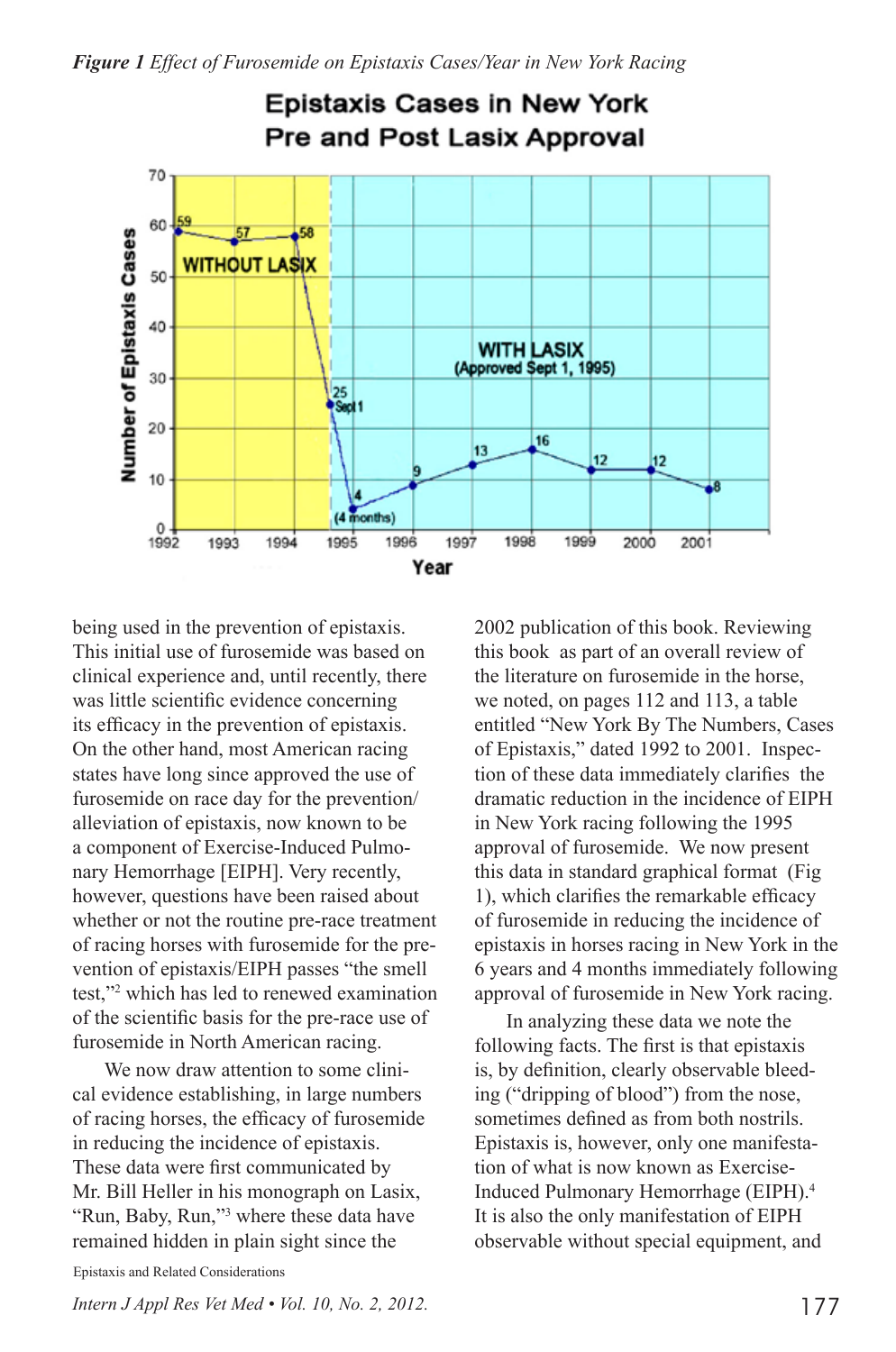as such, epistaxis has long been recorded in performance horses.1,4 Epistaxis is thus the historical "low tech" manifestation of EIPH, with acute sudden death due to EIPH, only recently recognized by science, representing the most severe clinical outcome of this disease.<sup>56,7</sup>

All manifestations of EIPH other than epistaxis, including acute/sudden death due to EIPH, require scientific tools and expertise to identify as being EIPH related.<sup>5</sup> As such, the data represented in figure 1 reflect directly on the second most severe manifestation of EIPH, namely epistaxis, and these results speak directly and very compellingly to the efficacy of furosemide in reducing the incidence of both epistaxis and presumably the entire EIPH syndrome in all its various manifestations. The solid circles (O--O) show the total number of epistaxis cases in the previous 12 months of New York racing for 1992 to 2001, inclusive. Furosemide was approved in New York on Sept. 1, 1995, so the 1995 figures are split, with the number 25 representing cases prior to Sept. 1, and the number 4 representing cases from Sept. 1 to Dec. 31, 1995. The annual mean rate of EIPH cases prior to 1994 was 58 per year, and post Sept. 1, 1995, 11.6 per year. These data show that approval of furosemide for use in New York was associated with an immediate and well maintained essentially 80% reduction in the incidence of epistaxis in New York Racing. Data re-plotted from Heller, "Run, Baby, Run," 2002.<sup>3</sup>

With respect to the New York data, review of figure 1 shows that for the years 1992, 1993, and 1994 the numbers of epistaxis cases reported in New York racing were, respectively, 59, 57, and 58, a consistent average of about 58 epistaxis cases per year, which equates to approximately one case per week prior to approval of furosemide. Then, on September 1st, 1995, furosemide was approved for use in New York racing, and the number of epistaxis cases dropped immediately, to a total of 4 cases for the 4 remaining months, September to December, inclusive. In the following year,

1996, the total number of epistaxis cases was 9, followed by 13 in 1997, 16 in 1998, and 12 each in 1999 and 2000, and then a total of 8 cases in 2001, by which time the proportion of horses racing on furosemide in New York had increased to 88.3%. Overall, therefore, in the six calendar years starting on January 1, 1996 and continuing to December 31, 2001, there were a total of 70 epistaxis cases over 6 years, for an average of 11.6 epistaxis cases per year during the first 6 years of furosemide approval in New York.

We also note that this rate of about 11.6 cases of epistaxis per year was remarkably consistent, in that in the last 4 months of 1995, September 1st, 1995 to December 31st, 1995, the first 4 months during which New York raced on Lasix/Salix, there was a total of four cases of epistaxis reported, completely consistent with the subsequent overall average of 11.6 epistaxis cases per year for the following 6 years.

These data are very compelling, and the conclusion to be drawn is that approval of furosemide in racing horses in New York immediately, and we emphasize the word immediately, reduced the incidence of epistaxis by almost 80%. The effect was immediate because it was apparent within the first month of approval of furosemide, and the incidence of epistaxis remained, on average, at essentially the same reduced level in New York racing, 11.6 cases per year, or approximately one case per month, over the following six calendar years. We also note that this reduced rate of epistaxis represents a close to 80% reduction from the baseline 1992- 1994 rate of approaching five epistaxis cases per month prior to the regulatory approval of furosemide for use in New York racing.

An unusual aspect of these data is that they have to our knowledge remained unrecognized in the scientific literature. New York was the last major U S racing state to permit use of furosemide, and as such, there was a clearly defined time point after which furosemide was permitted for use in New York. Given the reluctance of the authori-

Epistaxis and Related Considerations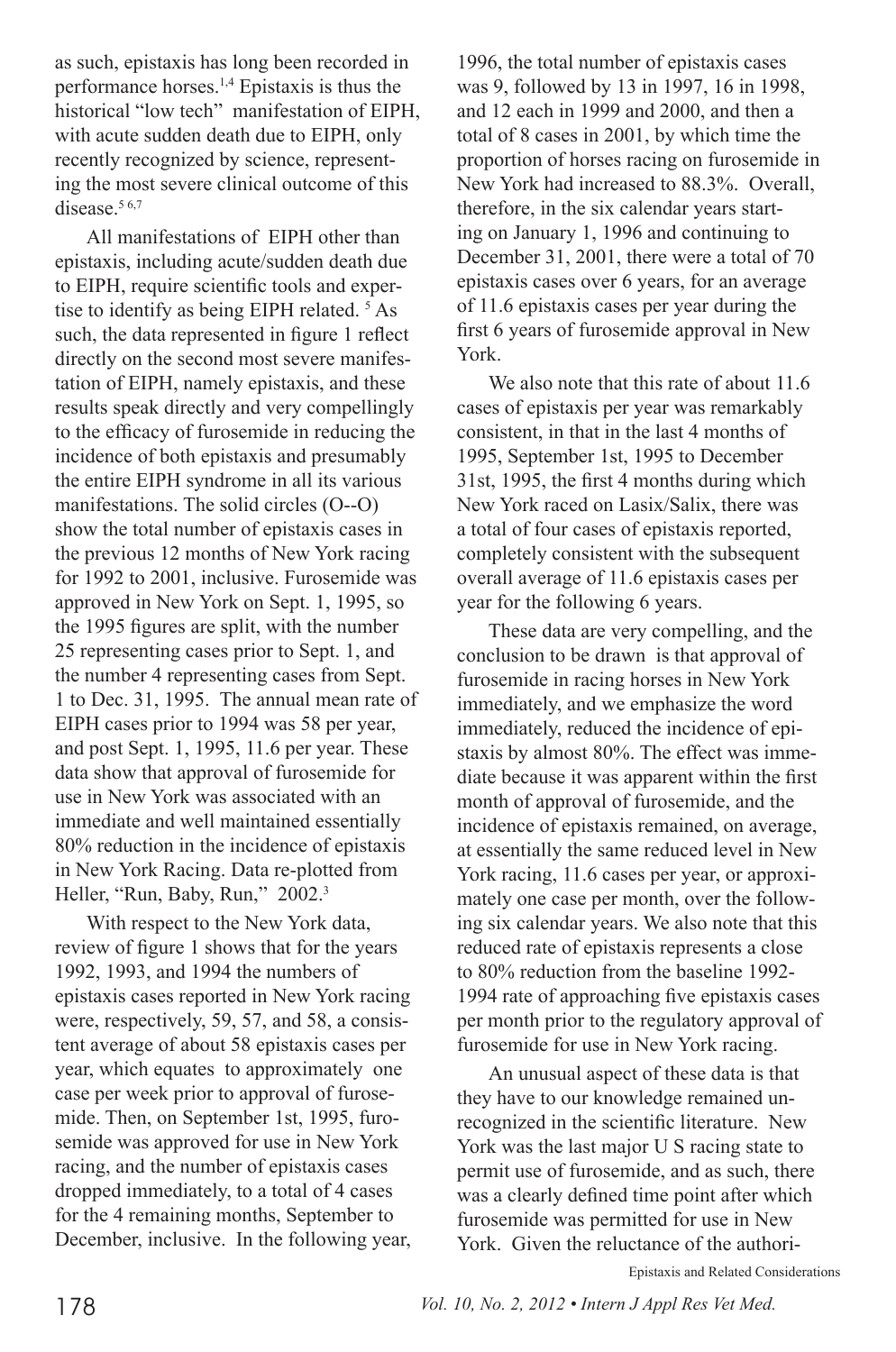ties to approve the use of furosemide in New York racing, it may be understandable that these data were not reported earlier. In any event, it is clear from these data that in the actual racing situation, furosemide is remarkably effective in reducing the incidence of epistaxis, and it would have been helpful if these data had been communicated earlier in the scientific literature.

The second point of interest is that these New York data almost certainly underestimate the true efficacy of furosemide in preventing epistaxis. Because New York did not allow the use of furosemide in racing horses, any New York area horses with a propensity to bleed were more likely to race in neighboring jurisdictions that permitted furosemide. Additionally, since EIPH is associated with reduced racing performance, this provided further incentive for horses with any tendency to EIPH to race outside of New York. As such, it is reasonable to assume that the baseline epistaxis rate of 58 per year reported for 1992-1994 actually underestimates the true baseline incidence of epistaxis in North American racing, because horses known to be EIPH prone would tend to have been raced outside of New York. These data, compelling as they are, showing an almost 80% reduction in the incidence of epistaxis after the introduction of furosemide, almost certainly underestimate the true clinical efficacy of furosemide in reducing the incidence of epistaxis.

These data also speak to the lack of effective alternative therapies for epistaxis, non-race day therapies or otherwise.<sup>8-10</sup> Where use of furosemide in the prevention of epistaxis/EIPH is prohibited, the likelihood of use of alternative epistaxis prevention therapies increases. If we make the reasonable assumption that horsemen racing in New York were likely to use any legitimate alternative therapy for epistaxis available to them that did not contravene the rules of racing in New York, we must again assume that the 1992-1994 EIPH incidence figure represent the incidence of epistaxis in the presence of whatever alternative therapies were

available to New York horsemen. Again, the demonstrated efficacy of furosemide likely represents the effect of furosemide over and above any possible baseline reducing effect of other available anti-epistaxis therapies.11

We must also note that the original clinical observations that furosemide reduced the incidence of epistaxis in racing horses were made in the late nineteen sixties and early nineteen seventies by equine veterinarians and horsemen soon after the introduction of injectable furosemide. These observations were made prior to the introduction of the fiberoptic endoscope and our resulting increased understanding of EIPH and its prevalence in racing horses. The observations reported here fully support these early insightful clinical observations and interpretations and the various decisions since then by equine veterinarians, horsemen and racing authorities to support the prerace use of furosemide in the prevention of epistaxis, as it was then understood, and the entire EIPH syndrome, as it is now understood. As such, these findings leave no reasonable room for doubt that furosemide will also reduce the incidence of acute/sudden deaths during racing due to EIPH.

As well as the data reported here, it is also appropriate for us to acknowledge the recent (2009) highly significant contribution by Hinchcliff, Morley, and Guthrie in this area.12 These workers performed a classic randomized, blinded, placebo-controlled crossover study on the efficacy of furosemide in preventing EIPH in racing horses. This study established that pretreatment with furosemide reduced the incidence of EIPH in 167 thoroughbred horses under simulated racing conditions at Vaal Racecourse, Johannesburg, South Africa, at, we might note, an altitude of 4,671 ft.

While this study provides strong experimental evidence that pretreatment with furosemide reduces the intensity of EIPH in horses under racing conditions in South Africa, this study did not directly address the efficacy of furosemide in reducing the incidence of epistaxis. We respectfully sug-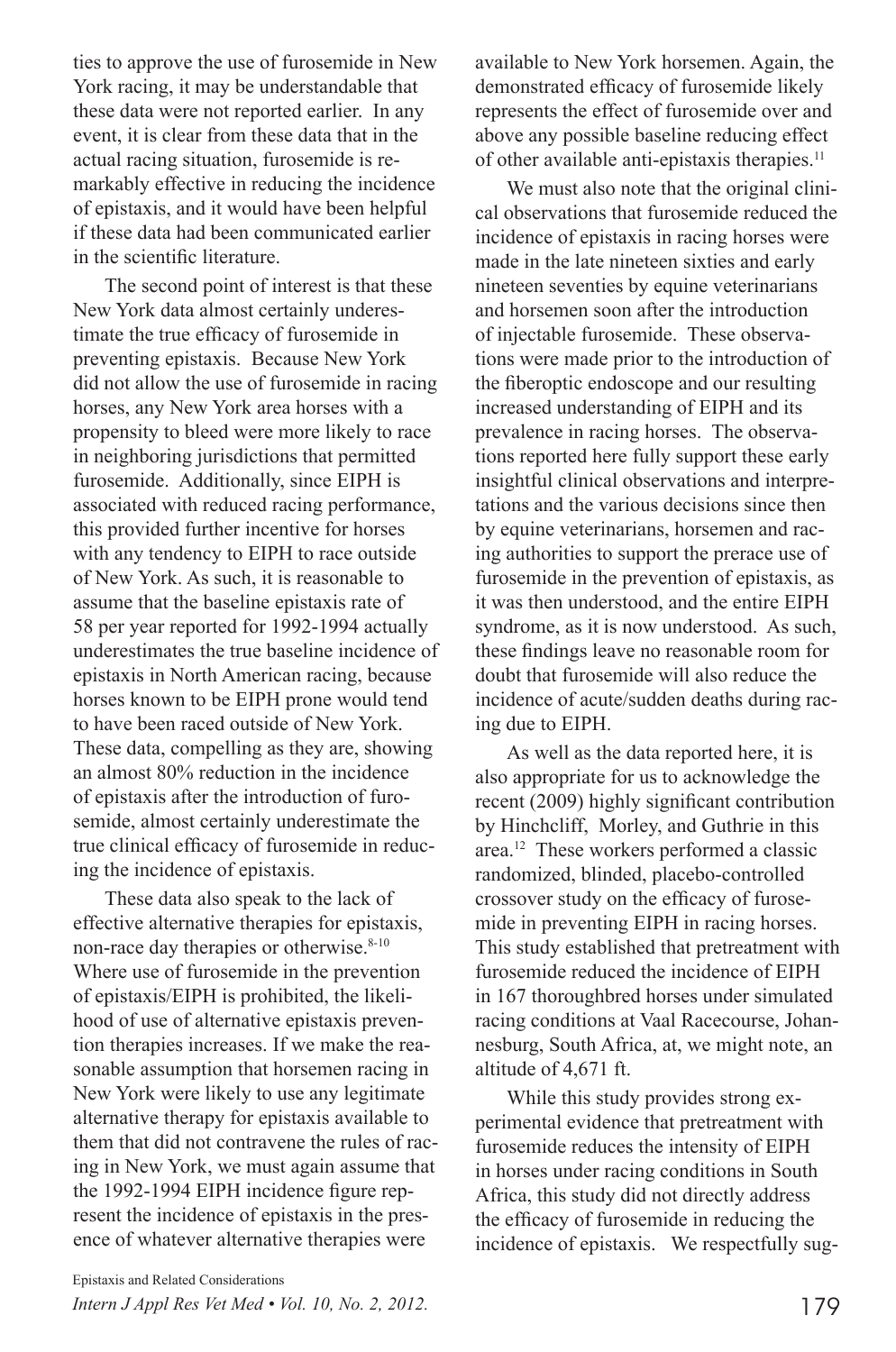*Figures 2a and 2b: Acute/Sudden Death due to EIPH as an Equine and Jockey Safety Hazard*



*These photographs record an acute/sudden death EIPH incident in U S Quarter Horse Racing. The horses were moving at approaching 50 mph; the far horse is crashing to the track associated with an acute/sudden EIPH event, and the jockey is being thrown onto the track. The close-up, figure 2b, highlights the blood in the horse's exhalation, consistent with these events being triggered by an acute/sudden EIPH episode. Centennial Racetrack in Littleton, Colorado, altitude 5,389 ft., photographs courtesy of Dr. Richard H. Galley, Willow Park, Texas.* 

gest that the New York data presented here provides further evidence that is fully supportive of the results obtained by Hinchcliff and his colleagues in their South African study, and extends the clinical efficacy of furosemide to the very effective prevention of epistaxis. Together these studies, as well as approaching 40 years of accumulated clinical experience make an extremely strong scientific case for the use of furosemide in the prevention/alleviation of the EIPH group of syndromes, including the propensity of EIPH to produce acute/sudden death in racing horses.5,13-17

Acute/sudden deaths during racing due to EIPH occur when the hemorrhage is sufficiently voluminous to acutely interfere with respiration/blood oxygenation, such that the horse collapses and dies acutely on the racetrack. Although acute/sudden death during racing due to EIPH has long been known to equine practitioners, more recent work has shown that acute/sudden death from EIPH can occur without blood being visible at the nostrils, as shown by the work of Gunson and her colleagues [1988] and others<sup>5</sup>, Morales et al<sup> $7$ </sup> and work from our group.<sup>17</sup> Based on this work, it is now very clear that one of the outcomes of EIPH is acute/sudden death of a horse during racing with no

obvious external signs of epistaxis. Review of the relevant literature, including the 1988 paper by Gunson and coworkers suggests that in the U S such acute deaths during racing and training occur approximately once per 1,500 Thoroughbred races, and that a substantial proportion, approximately 60% of acute deaths during racing are due to EIPH.<sup>5</sup> As such, the data presented here suggests that pretreatment with furosemide is likely to reduce the instance of such EIPH related sudden deaths during racing by approximately 80%, a very significant contribution to equine and human safety in racing.

Furthermore, we must also note that the Gunson analysis almost certainly underestimates the true incidence of EIPH related acute deaths in racing horses, since this study was carried out after use of furosemide had been approved in Pennsylvania racing (personal communication, Dr. Corinne Sweeney to TT, July 2011). As such, a true estimate of the incidence of EIPH related acute/sudden deaths in racing horses under U S conditions in the absence of furosemide is likely to be substantially greater than the once per 1,500 thoroughbred races reported by Gunson and coworkers, with the expected EIPH related acute sudden deaths figure in the absence of furosemide being between Epistaxis and Related Considerations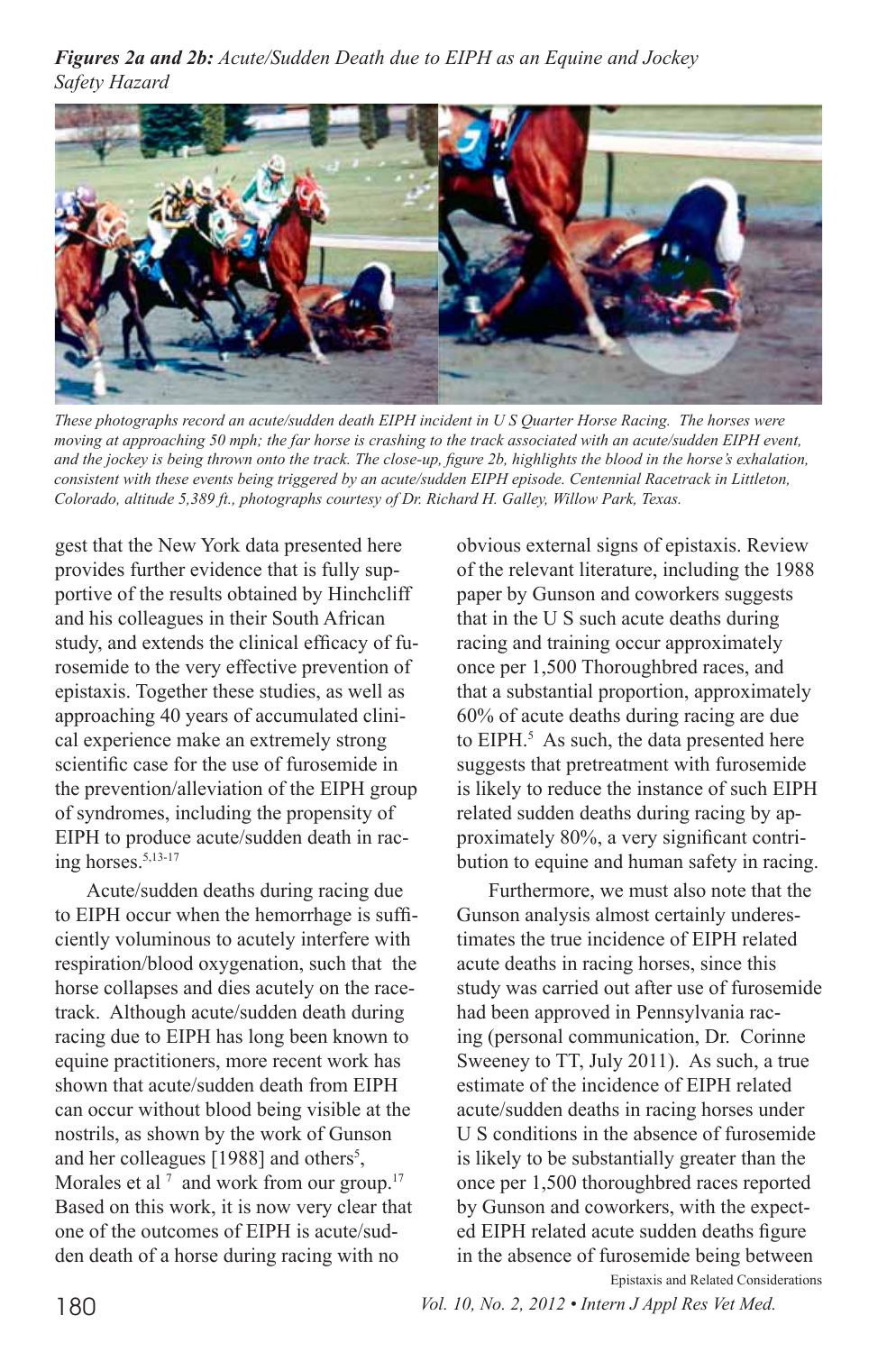four and five fold greater, based on the data of figure 1.

With respect to the matter of equine and human safety, the question then becomes what is the incidence of equine and human deaths in racing caused by the EIPH driven acute/sudden death syndrome? At this point, we definitively know from the experience of four of us [RHG, AMB, DVL, and TT] that such EIPH related acute death events occur in racing horses, and that these events also carry clear and highly significant risks for jockeys. The incident represented in figures 2a and 2b occurred at Centennial Racetrack in Littleton, Colorado, in the early to mid 1970's, shortly prior to approval of furosemide for use in Quarter Horse Racing in Colorado. One of us, RHG, was the treating veterinarian. The photograph was taken as the horses reached the finish line and fortunately, as may happen in Quarter Horse racing, there were no horses directly behind the horse that went down. The jockey in question was slightly injured, but the horse did not survive the incident. This photograph therefore records a not an atypical EIPH related acute/sudden death event in Quarter Horse racing, which incident resulted in one equine death and, in this particular case, minor injuries to the jockey. The incident presented in figure 3 represents another EIPH related sudden death incident in racing, this time, in Thoroughbred racing at Ruidoso Downs, New Mexico, altitude 6,720 ft, in the mid 1980s. RHG was again the treating veterinarian and the horse in question was not treated with furosemide. In this particular incident, once the acute/ sudden death horse went down, two following horses "went over" the "down' horse/ jockey. The horse died on the racetrack, and the jockey sustained career ending injuries [RGH].

These photographic presentations emphasize that EIPH related acute/sudden

*Figure 3: EIPH related sudden death, Thoroughbred racehorse, Ruidoso Downs,NM, mid 1980s. Photograph courtesy of Dr. Richard H. Galley, Willow Park, Texas.*



deaths of horses on the racetrack are not infrequent occurrences, and when they do occur, they have immediate highly significant implications for the health and welfare of the horses and jockeys involved. Additionally, we must also keep in mind that when a horse goes down in a racing situation, there is always a statistical probability of following horses and jockeys becoming involved in the event, and this sequence of secondary events is more likely to occur in Thoroughbred than in Quarter Horse racing.

These findings are in good agreement with the clinical experiences of two of us, Dr. A. Morales Briceño and Dr. Diana Villoria Leon, presented in detail elsewhere in their recently published work [2011].7 Reporting on the incidence of EIPH related acute/sudden death in racing at "Hippodromo La Rinconada," the National Racecourse in Caracas, Venezuela, they recorded 23 cases of acute/sudden death due to/caused by EIPH. These diagnoses were confirmed by full diagnostic necropsies and toxicological examination for medications related to EIPH, which evaluations were performed on each individual animal over the 3- year period from 2008 to 2011, inclusive.

Over these 3 years at "Hippodromo La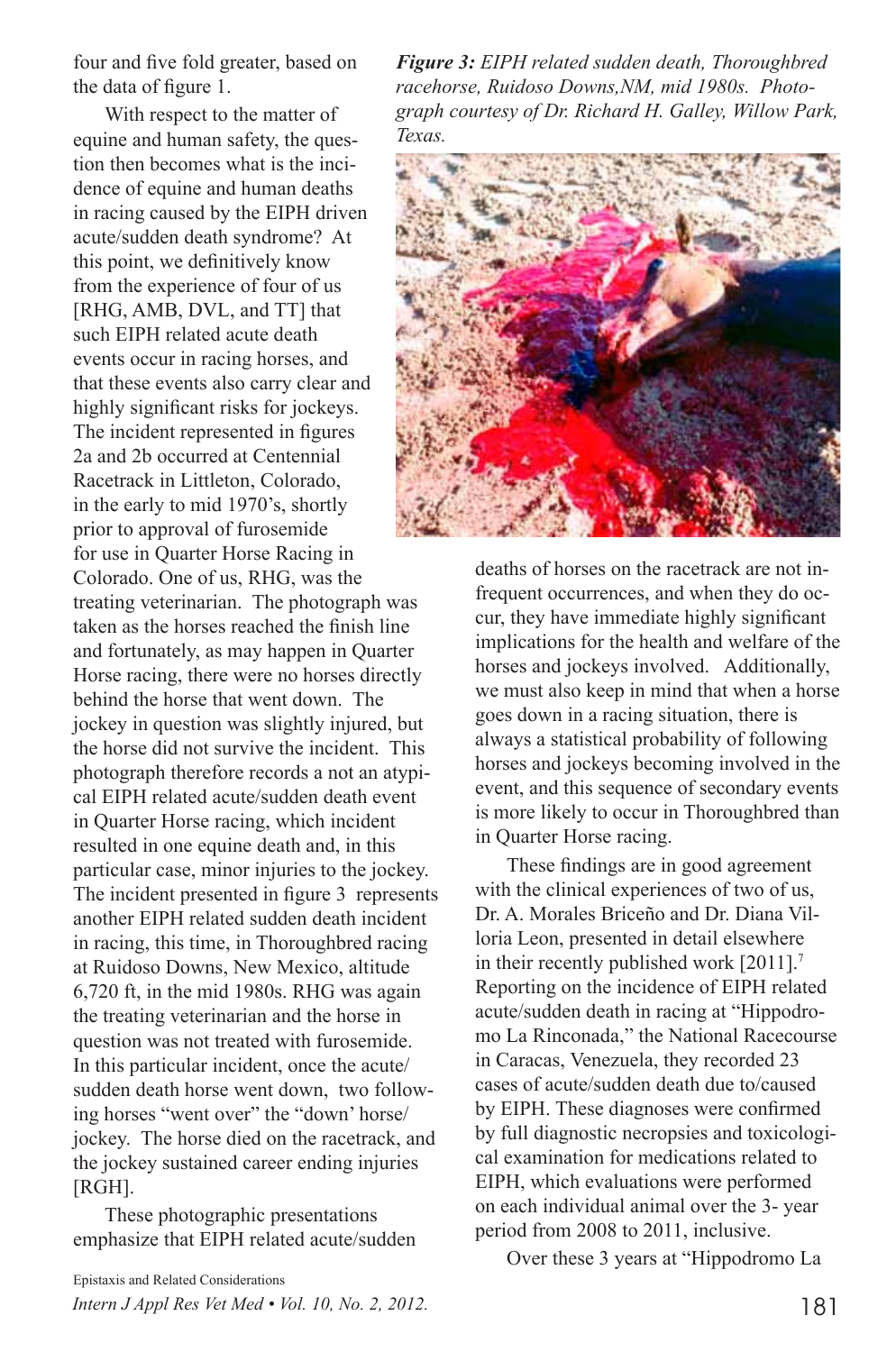Rinconada," there were a total of 44,928 starts, and this population of starters yielded 23 acute /sudden deaths that were on necropsy confirmed as being due to or caused by EIPH. This amounts to one EIPH related acute/sudden death per 1,953 starts. Additionally, we [AMB, DVL] noted the incidence of jockey injuries associated with these EIPH events, which involved 85% of the jockeys riding these horses. Based on this percentage jockey injury rate, there was one jockey injury from EIPH related acute/ sudden death per 2,298 starts over this 3 year period of racing at La Rinconada. At this time, however, we have no data on the nature and severity of the injuries sustained by the jockeys involved in these EIPH related acute/sudden death incidents in Caracas.

This rate of acute/sudden deaths caused by EIPH in racing in Caracas is significantly higher than the rate reported by Gunson and co-workers, who estimated one EIPH related sudden death per 1,500 races, with 9 horse fields. On this basis, the Pennsylvania rate works out at about one EIPH driven acute/ sudden death event per 13,500 starts. This approximately seven fold higher EIPH acute /sudden death rate in Caracas compared with the estimated rate in Pennsylvania is unexpectedly large, and the reasons for this difference are not immediately apparent.

One major difference between the Pennsylvania and Caracas racetracks is the higher altitude of the Caracas racetrack. This racetrack, La Rinconada, at about 2,950 feet above sea level, is elevated compared with Penn National racecourse, at an elevation of 459 feet, and Pennsylvania Park, at an elevation 36 ft. Similarly, Centennial Racetrack, Littleton, Colorado, is at an altitude 5,389 feet and Ruidoso Downs, New Mexico, is at an altitude of 6,720 feet, as noted in figs 2a and 2b and 3.

With respect to the effect of altitude, we note that the principal scientific report to date on the relationship between altitude and EIPH is that of Weideman et al [2003]<sup>18</sup> who reported that in South Africa EIPH

appeared to be more frequent at sea level than at higher altitudes. If this interpretation is correct it suggests that the altitude of the Vaal Racecourse, Johannesburg, South Africa, at 4,671 ft., made the Hinchcliff et al <sup>12</sup> demonstration of the preventative effect of lasix on EIPH more challenging than such a demonstration would have been at sea level. This interpretation is also consistent with the unusually small number of class 4 EIPH scores in the Hinchcliff data, as pointed out by a colleague in discussions on this matter. Additionally, as a further confounding factor in these EIPH acute/sudden death studies, we note the significant variability in pathological diagnoses on entire equines<sup>16, 17</sup> presumably due at least in part to the extremely large volume of equine tissue to be subjected to histopathological analysis during equine necropsies.

In summary, for reasons that are unclear, and apparently unrelated to altitude, thoroughbred horses racing in Caracas, Venezuela, show an unusually high incidence of EIPH associated acute/sudden deaths, about one EIPH associated acute/sudden deaths per 1,953 starts. This acute/sudden death rate is about six-fold the rate reported in the earlier Pennsylvania study, and the reason or reasons for these differences are not clear. The fact that racing at La Rinconada is at about 2,950 feet above sea level is considered by Weideman et al. to work against the apparent discrepancy, since he and his colleagues consider that altitude above sea level is associated with a reduced incidence of EIPH. We also note, however, that the concept of increased altitude reducing the rate of EIPH is not consistent with the clinical experience of veterinarians, including one of us [RGH], working in the Western United States, where racing takes place at attitudes of up to 6,720 feet at Ruidoso Downs, New Mexico. Unrelated to the role of altitude, however, is the hard reality that 85% of the jockeys involved in EIPH related acute/ sudden death events in horses racing at La Rinconada suffered injury, and that although the extent and severity of these injuries are not available to us, at least one jockey in the Epistaxis and Related Considerations

182 *Vol. 10, No. 2, 2012 • Intern J Appl Res Vet Med.*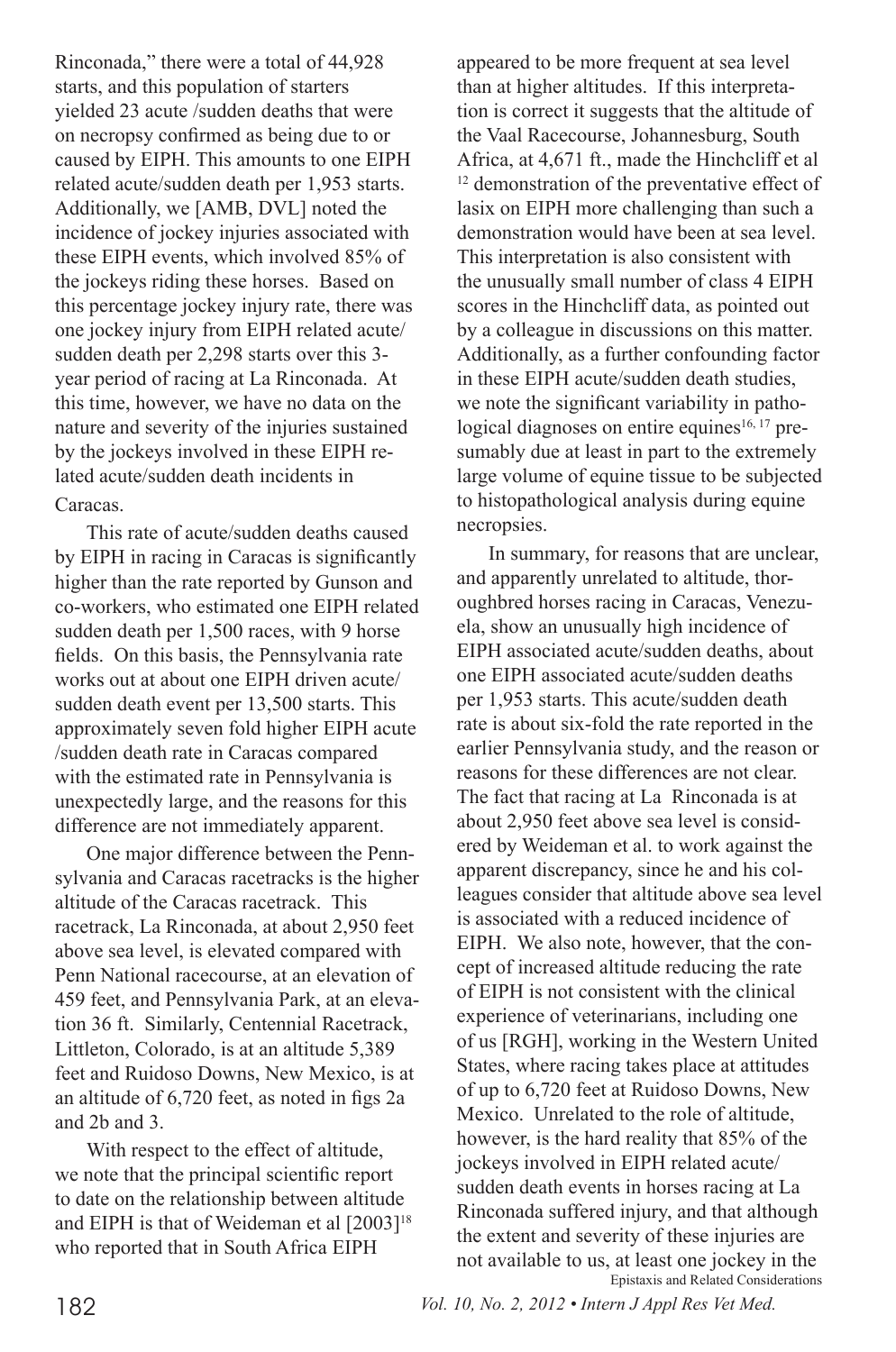experience of one of us [RHG] suffered a career ending injury associated with acute/ sudden death from EIPH [fig 3].

From the data of Gunson and her colleagues we can conservatively estimate the number of EIPH related acute/sudden death related events likely to occur in one year in American Thoroughbred racing. Based on their data, Gunson and their colleagues estimated about one EIPH related acute sudden death per 1,500 starts. Gunson reports nine horse fields, which works out at one EIPH related acute sudden death per 13,500 starts. There are about 417,492 plus thoroughbred racing starts per year in the United States, so this works out at about 31 acute/ sudden-death EIPH related events /year in thoroughbred racing in the United States, on the assumption that furosemide is permitted. In the absence of furosemide, however, based on the data in figure 1, we may expect a four to five fold increase in the number of acute sudden-death EIPH related events, to around 155 events/year, or more than three per week.

Gunson also noted that 2 of her 9 reported EIPH cases were acute sudden death in not racing horses, so the final figure is about 120 acute sudden death cases in U S racing per year based on Gunson's data. However, what it is not possible to estimate at this time is the number and intensity of the jockey injuries likely to be associated with these 120 more or less EIPH related acute/sudden-death events in American racing per year in the absence of furosemide, although most of these injuries are likely to be highly significant for the actual individuals involved. [fig 3].

#### **CONCLUSION**

These scientific findings, therefore, have implications far beyond equine health and welfare. This is because while pretreatment of racing horses with furosemide serves to reduce the incidence of epistaxis and the various equine pulmonary syndromes associated with intense exercise and EIPH by about 80%, there is every reason to believe that furosemide also serves to reduce, again Epistaxis and Related Considerations

*Intern J Appl Res Vet Med • Vol. 10, No. 2, 2012.* 183

by about 80%, the incidence of EIPH driven acute/sudden death syndrome in horses in training and racing. By definition, such EIPH related acute/sudden death incidents have the potential to cause severe, including career ending [fig 3] and potentially fatal injuries to jockeys and others riding these horses. As such, the currently in place regulatory approval for use of furosemide in the prevention of EIPH related syndromes in racing horses has a very direct positive and ongoing protective effect on the health and safety of jockeys racing in the United States and elsewhere in the Americas.

Given these scientific realities, we respectfully suggest that it would be unethical and inappropriate, on humane grounds with respect to equine health and welfare, and also on humane and workplace safety grounds with respect to jockeys, for any entity to ban the use of furosemide in racing horses. This is because to do so would be to knowingly significantly increase the risk of serious injury or death for jockeys or others riding racing/performance horses. In sum, any move to disapprove or to withdraw approval for furosemide as an EIPH preventive in racing horses is, from review of the available scientific literature, a move that will immediately and directly increase the risk to life and limb for both the horses and jockeys involved in racing or any other equine event involving exercise sufficiently intense to induce pulmonary hemorrhage.

## LIST OF ABBREVIATIONS

[EIPH] Exercise-Induced Pulmonary Hemorrhage

## COMPETING INTERESTS

The authors declare no competing interests

## ACKNOWLEDGEMENTS

Published as paper No. 399 from the Equine Pharmacology, Therapeutics and Toxicology Program at the Maxwell H. Gluck Equine Research Center and Department of Veterinary Science, University of Kentucky. Published as Kentucky Agricultural Experiment Station Article No. 11-014-060 with the approval of the Dean and Director,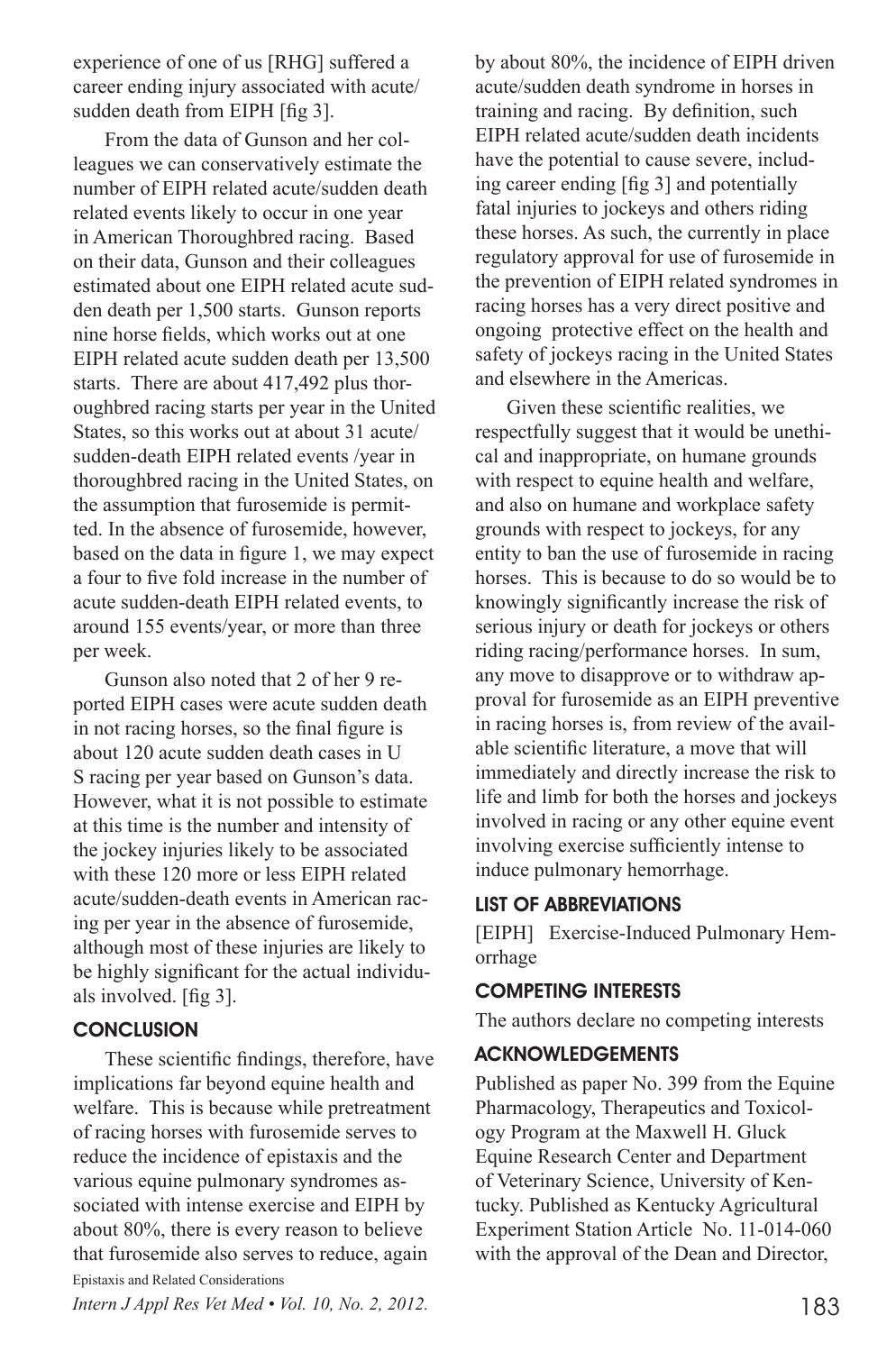College of Agriculture and the Kentucky Agricultural Experimental Station. This work was made possible by research support from The National Horsemen's Benevolent and Protective Association and the Alabama, Arizona, Arkansas, Canada, Charles Town (West Virginia), Florida, Iowa, Indiana, Kentucky, Louisiana, Michigan, Minnesota, Nebraska, Ohio, Oklahoma, Ontario (Canada), Oregon, Pennsylvania, Tampa Bay Downs (Florida), Texas, Washington State, and West Virginia Horsemen's Benevolent and Protective Associations and the Florida Horsemen's Charitable Foundation, the New York Throughbred Horsemen's Association Inc, the Oklahoma Quarter Horse Racing Association and the Neogen Corporation.

#### NOTE ADDED IN PROOF

With respect to the data of figure #1 re-plotted from Heller 2002, our attention has recently been drawn to an undated memorandum on the New York Racing Association (NYRA) letterhead of Dr. Anthony Verderosa, DVM, Chief Examining Veterinarian. In this memorandum Dr. Verderosa notes that his analysis of the data on the rates of epistaxis in New York racing for the years 1990 to 2000, that is before and after the introduction of furosemide, showed that the introduction of furosemide in 1995 produced a ">400% decrease" in post race Epistaxis ("Bleeders") EIPH. This is essentially the same conclusion that we drew from what are presumably the same data presented in the Heller book, and appear to fully and independently support our analysis and conclusions presented herein concerning the clinical efficacy of furosemide in preventing epistaxis in New York Racing.

#### **REFERENCES**

- 1. Markham G. Markham"s Masterpiece Revealed: Containing All Knowledge Belonging to the Smith, Furrier or Horse-Leach. London: John Richardson for Tho. Passinger, 1688.
- 2."RCI Board Votes to Examine Furosemide Policy." Bloodhorse4/28/2011 Web. 4 Jul 2011 http://www. bloodhorse.com/horse-racing/articles/62738/rciboard--votes-to-examine-furosemide-policy .
- 3.Heller B. Run, baby, run : what every owner, breeder & handicapper should know about Lasix in racehorses. Neenah, Wis.: Russell Meerdink Co., 2002.
- 4.Pascoe JR, Ferraro GL, Cannon JH, et al. Exerciseinduced pulmonary hemorrhage in racing thoroughbreds: a preliminary study. *Am J Vet Res* 1981;42:703-707.
- 5.Gunson DE, Sweeney CR, Soma LR. Sudden death attributable to exercise-induced pulmonary hemorrhage in racehorses: nine cases (1981-1983). *J Am Vet Med Assoc* 1988;193:102-106.
- 6.Lyle CH, Uzal FA, McGorum BC, et al. Sudden death in racing Thoroughbred horses: an international multicentre study of post mortem findings. *Equine Vet J* 2011;43:324-331.
- 7. Morales A GF, Gomez M, Leal L, Lopez P, Hurado C, Sanchez M. Anatomopathological and Toxicological Study of 23 Cases of Sudden Death after Exercise Associated with Pulmonary Haemorrhage in Thoroughbred Horses. *Veterinaria* 2011;47:p. 35-39.
- 8.Buchholz BM, Murdock A, Bayly WM, et al. Effects of intravenous aminocaproic acid on exerciseinduced pulmonary haemorrhage (EIPH). *Equine Vet J* 2010;42 Suppl 38:256-260.
- 9. Kindig CA, McDonough P, Fenton G, et al. Efficacy of nasal strip and furosemide in mitigating EIPH in Thoroughbred horses. *J Appl Physiol* 2001;91:1396-1400.
- 10. Geor RJ, Ommundson L, Fenton G, et al. Effects of an external nasal strip and frusemide on pulmonary haemorrhage in Thoroughbreds following highintensity exercise. *Equine Vet J* 2001;33:577-584.
- 11. Pascoe JR, McCabe AE, Franti CE, et al. Efficacy of furosemide in the treatment of exercise-induced pulmonary hemorrhage in Thoroughbred racehorses. *Am J Vet Res* 1985;46:2000-2003.
- 12. Hinchcliff KW, Morley PS, Guthrie AJ. Efficacy of furosemide for prevention of exercise-induced pulmonary hemorrhage in Thoroughbred racehorses. *J Am Vet Med Assoc* 2009;235:76-82.
- 13. Boden LA, Charles JA, Slocombe RF, et al. Sudden death in racing Thoroughbreds in Victoria, Australia. *Equine Vet J* 2005;37:269-271.
- 14. Boden LA, Anderson GA, Charles JA, et al. Risk of fatality and causes of death of Thoroughbred horses associated with racing in Victoria, Australia: 1989-2004. *Equine Vet J* 2006;38:312-318.